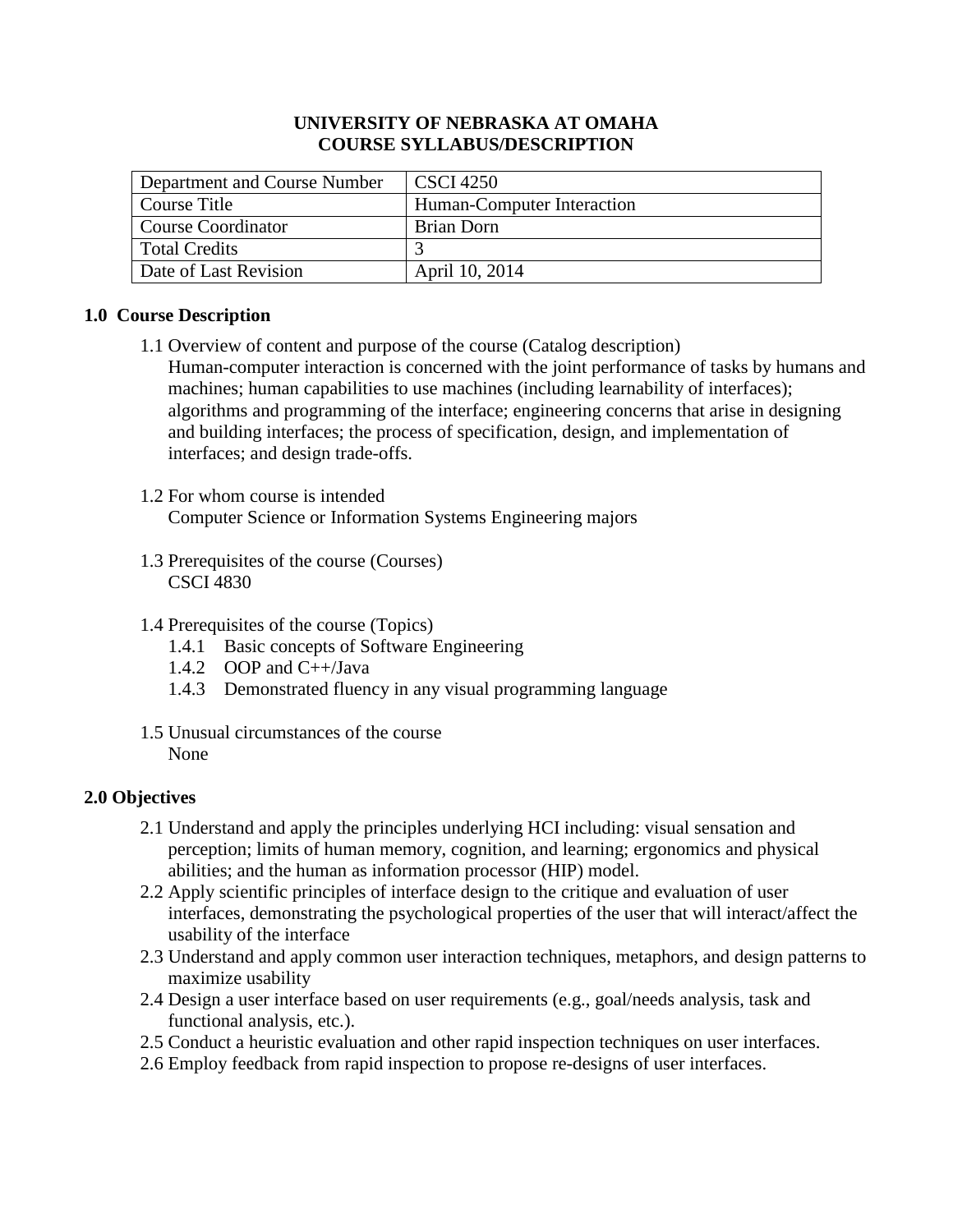| 3.0 Content and Organization |                                                                                |                     |
|------------------------------|--------------------------------------------------------------------------------|---------------------|
|                              |                                                                                | Contact hours       |
|                              | 3.1 The relationship of user interface design to the science of                |                     |
|                              | human-computer interaction                                                     | (1 hour)            |
|                              | 3.2 Interface quality and evaluation (usability)                               | (5 hours)           |
|                              | 3.2.1 Measures of user interface quality                                       |                     |
| 3.2.2                        | Methods for observation and evaluation                                         |                     |
|                              | 3.3 Interactive system and interface design examples                           | (4 hours)           |
| 3.3.1                        | Examples such as word processors, spreadsheets, hypertext systems, programming |                     |
|                              | environments, ATM's, voice answering systems and mail systems                  |                     |
|                              | 3.4 Dimensions of interface variability                                        | (5 hours)           |
|                              | 3.4.1 Languages, communication and interaction                                 |                     |
|                              | 3.4.2 Dialogue genre; the role of metaphor                                     |                     |
|                              | 3.4.3 Dialogue techniques (including windows, menus, icons, etc.)              |                     |
|                              | 3.4.4 User support and assistance, documentation, training                     |                     |
|                              | 3.5 User-centered design and task analysis                                     | $(9 \text{ hours})$ |
| 3.5.1                        | Software engineering design models, user-centered design, participatory design |                     |
|                              | 3.5.2 Task analysis                                                            |                     |
|                              | 3.5.3 Prototyping and the iterative design cycle; the evolution of designs     |                     |
|                              | 3.5.4 The role of principles and guidelines                                    |                     |
|                              | 3.5.5 Examples of designs                                                      |                     |
|                              | 3.6 User interface implementation                                              | (9 hours)           |
| 3.6.1                        | Prototyping tools and environments                                             |                     |
| 3.6.2                        | Input and output devices                                                       |                     |
|                              | 3.6.3 Ergonomic issues                                                         |                     |
|                              | 3.6.4 Basic results from computer graphics                                     |                     |
|                              | 3.6.5 Interface modalities: color, sound, etc.                                 |                     |
|                              | 3.6.6 The role of graphic and industrial design                                |                     |
| 3.6.7                        | Toolkits and interface development environments, e.g., window managers         |                     |
|                              | 3.7 Evaluation revisited; learning from HCI research; the role of models       | (6 hours)           |
| 3.7.1                        | A deeper look at evaluation (usability)                                        |                     |
|                              | 3.7.2 Learning from HCI research; applying science to interface design         |                     |
| 3.7.3                        | Human information processing models and their role                             |                     |
|                              | 3.8 System and interface design project: presentations and discussion          | (6 hours)           |
|                              | (spread throughout term)                                                       |                     |

# **4.0 Teaching Methodology**

4.1 Methods to be used

Teaching methods will include in-class lectures, hands-on lab exercises, homework involving interaction design, case studies, demonstrations, and self-directed study (using materials distributed via the class web site).

4.2 Student role in the course

Students are expected to attend all lectures and labs, participate in class discussions on HCIrelated issues, complete assigned homework, group project(s), and examinations. Students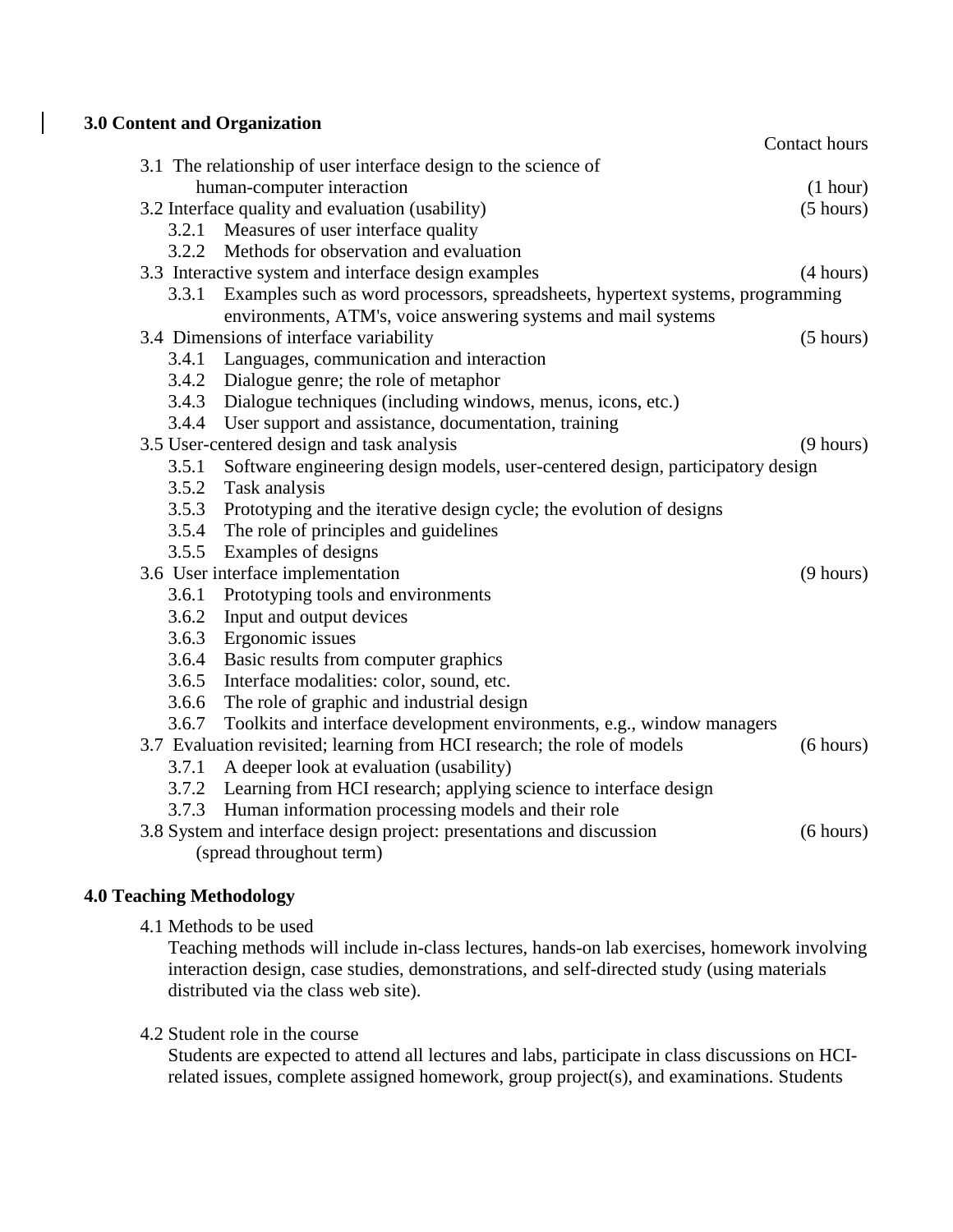will additionally be asked to present their ideas on interaction design from the homework assignments.

#### **5.0 Evaluation**

5.1 Type of student projects that will be the basis for evaluating student performance, specifying distinction between undergraduate and graduate, if applicable. For Laboratory projects, specify the number of weeks spent on each project).

Evaluations of user interfaces, task analysis of a simple computerized task, design and development of a prototype user interface (group project), and examinations.

5.2 Basis for determining the final grade (Course requirements and grading standards) specifying distinction between undergraduate and graduate, if applicable.

Grades will be based on the quality of the graded products in 5.1 above, examinations, and class participation.

5.3 Grading scale and criteria

Determined by course instructor (typically, 90-100: A, 81-90: B, etc.). The following is one possible grading scale.

| Points  | Grade        |
|---------|--------------|
| 97-100% | $A+$         |
| 93-96%  | $\mathsf{A}$ |
| 90-92%  | $A -$        |
| 87-89%  | $B+$         |
| 83-86%  | B            |
| 80-82%  | $B-$         |
| 77-79%  | $C_{\pm}$    |
| 73-76%  | C            |
| 70-72%  | C-           |
| 67-69%  | $D+$         |
| 63-66%  | D            |
| 60-62%  | D-           |

#### **6.0 Resource Material**

- 6.1 Textbooks and/or other required readings used in course
	- 6.1.1 Johnson, J. (2014). Designing with the mind in mind. Morgan Kaufmann.
	- 6.1.2 Norman, D. (2013). The design of everyday things. Basic Books.

6.2 Other suggested reading materials, if any

6.2.1 Apple Computer, Inc. (1997). Macintosh Human Interface Guidelines. Reading, MA: Addison-Wesley Publishing Co. (Available on the Web)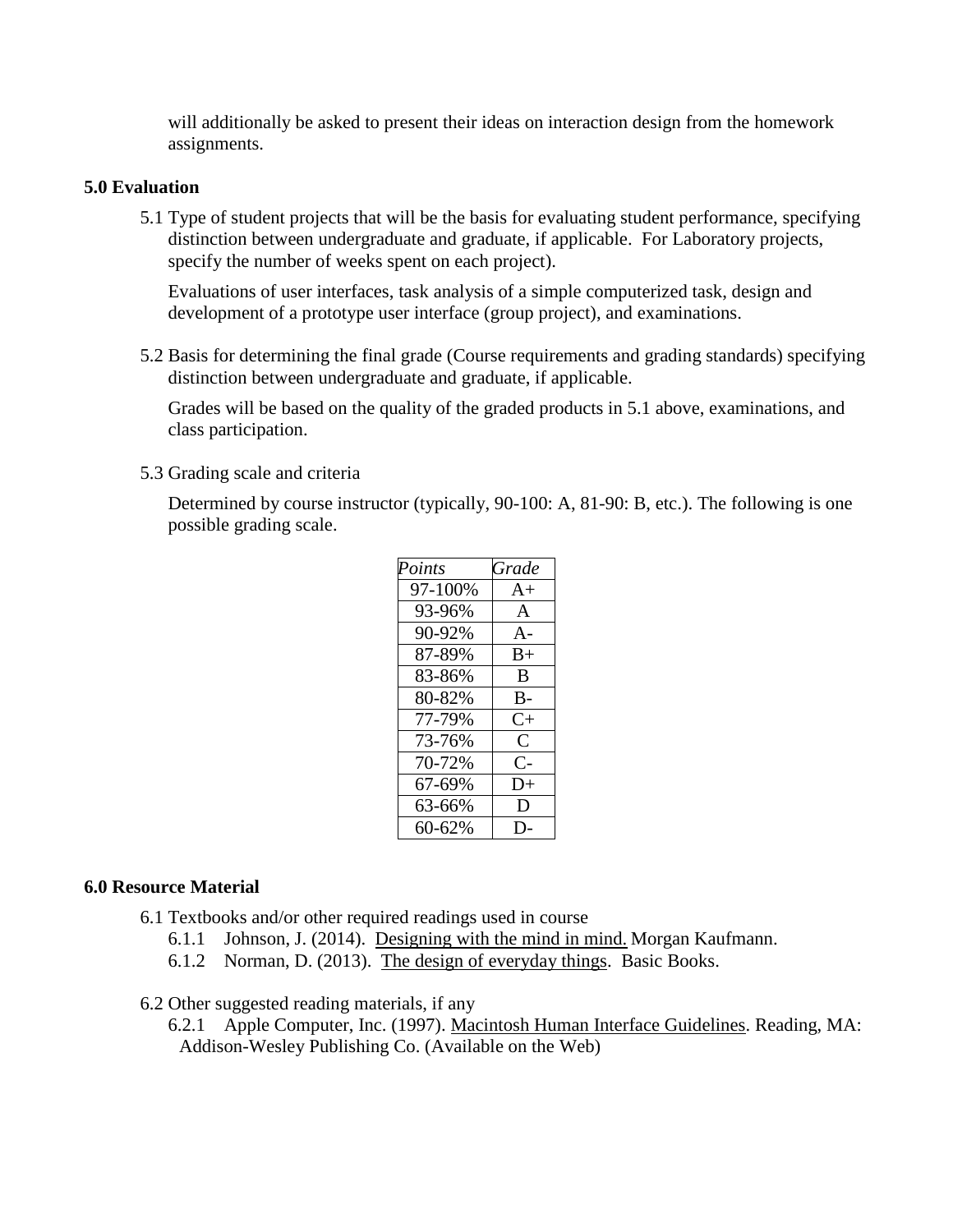- 6.2.2 Baecker, R. M., Grudin, J., Buxton, W. A. S., & Greenburg, S. (1996). Readings in Human-Computer Interaction: Toward the Year 2000. San Mateo CA.: Morgan Kaufmann Publishers.
- 6.2.3 Eberts, R.E. (1994). User Interface Design. Englewood Cliffs, NJ: Prentice-Hall.
- 6.2.4 Hix, D., & Hartson, H.R. (1993). Developing User Interfaces: Ensuring Usability Through Product and Process. New York, New York: John Wiley & Sons, Inc.
- 6.2.5 Mandel, T. (1997). Elements of User Interface Design. John Wiley & Sons, Inc.
- 6.2.6 Microsoft Corporation. (1995). The Windows Interface Guidelines for Software Design. Redmond, WA: Microsoft Press. (Available on the Web)
- 6.2.7 Nielsen, J. (1993). Usability Engineering. Boston, MA: Academic Press.
- 6.2.8 Schneiderman, B., Plaisant, C. (2004). Designing the User Interface: Strategies for Effective Human-Computer Interaction,  $4<sup>th</sup>$  Ed. Reading, MA: Addison-Wesley Publishing Co. (OR 6.1.2)
- 6.2.9 Dix, A., Finlay, J., Abowd, G., Beale, R. (2003). Human-Computer Interaction, 3rd Ed. Prentice Hall.
- 6.2.10 Soegaard, M & Dam, R.F., editors (2013) The Encyclopedia of Human-Computer Interaction,  $2<sup>nd</sup>$  ed, open-access educational material available online: http://www.interaction-design.org/books/hci.html
- 6.3 Other sources of information

Students are directed to search the World Wide Web for relevant articles or case studies.

6.4 Current bibliography of resource for student's information (See 6.2)

#### **7.0 Computer Science Accreditation Board (CSAB) Category Content (class time in hours)**

| <b>CSAB</b> Category                   |  | Core Advanced |
|----------------------------------------|--|---------------|
| Data structures                        |  |               |
| Computer organization and architecture |  |               |
| Algorithms and software design         |  |               |
| Concepts of programming languages      |  |               |

### **8.0 Oral and Written Communications**

Every student is required to submit at least \_\_\_1\_\_ written reports (not including exams, tests, quizzes, or commented programs) to typically  $\_\,\,10\_\,\,$  pages and to make  $\_\,\,1\_\,\,$  oral presentations of typically \_\_\_15\_\_ minutes duration. Include only material that is graded for grammar, spelling, style, and so forth, as well as for technical content, completeness, and accuracy.

### **9.0 Social and Ethical Issues**

Universal design and universal accessibility of interfaces will be discussed in detail. This includes aspects of designing and developing interfaces to provide equal access for disabled and disadvantaged user populations. The course also introduces students to professional ethics related to the conduct of evaluation research with human subjects including topics such as informed consent, IRB, and proper handling of human subjects data.